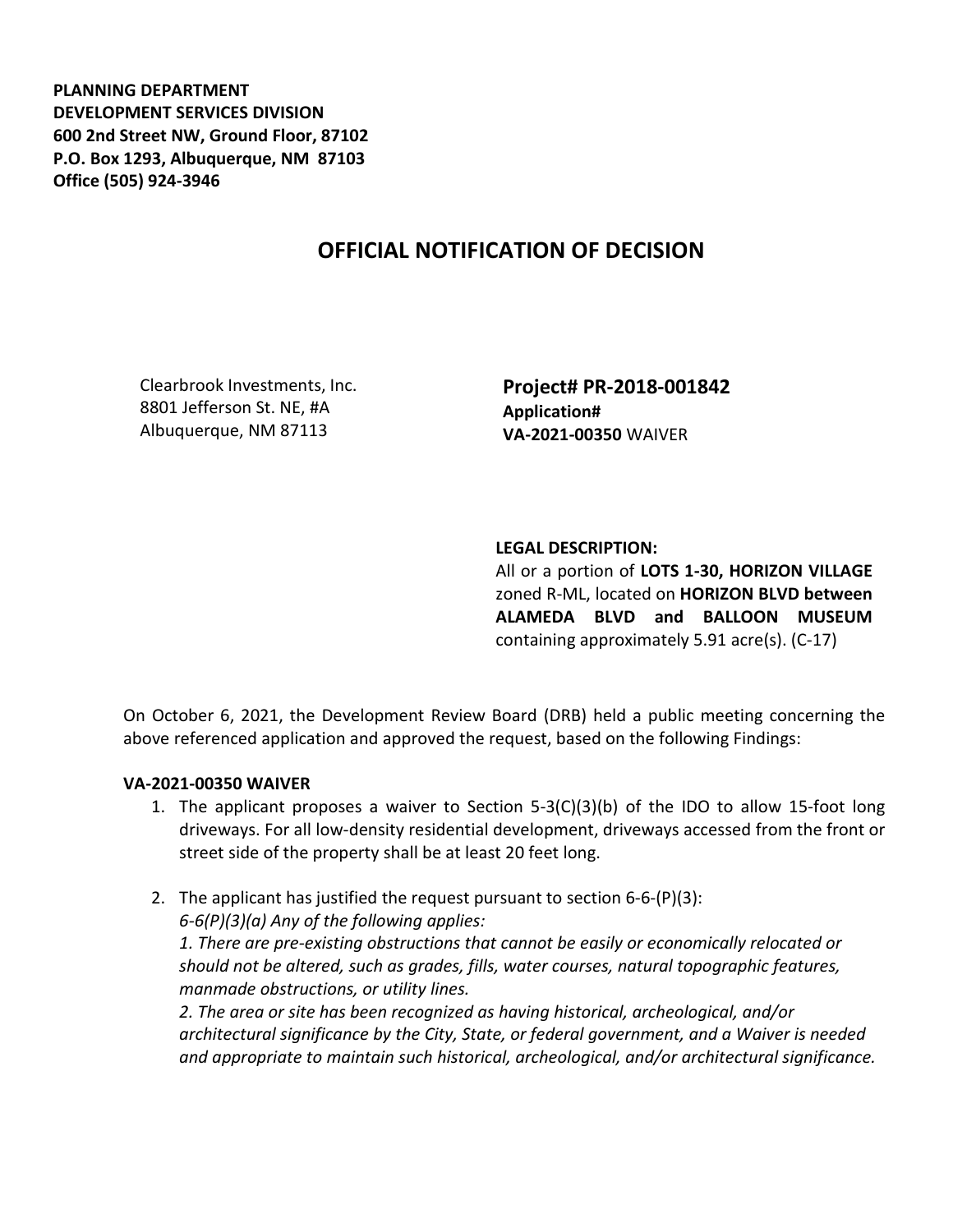*3. The established neighborhood character or landscaping on the site would be damaged to a degree that outweighs the public interest in the City's normal technical standards in that location.* 

*4. Varying from the normal requirements and standards will encourage flexibility, economy, effective use of open space, or ingenuity in design of a subdivision, in accordance with accepted principles of site planning.* 

The application demonstrates a flexible, economical, effective use of open space, and ingenuity in design of the subdivision, in accordance with accepted principles of site planning as demonstrated by the previous reviews and acceptance of the project.

*6-6(P)(3)(b) The Waiver will not be materially contrary to the public safety, health, or welfare.* 

The requested waiver will contribute to the public safety, health or welfare of the residents and visitors to the development. The prohibition of driveway parking and the provision for additional off-street parking areas provides an appreciable open space with full visibility of the home fronts.

*6-6(P)(3)(c) The Waiver does not cause significant material adverse impacts on surrounding properties.* 

The requested waiver does not cause significant material adverse impacts on the surrounding properties. The development is designed to integrate with the surrounding properties with coordinated vehicular and pedestrian connections and will contribute to the overall spirit of the neighborhood.

*6-6(P)(3)(d) The Waiver will not hinder future planning, public right-of-way acquisition, or the financing or building of public infrastructure improvements.* 

The requested waiver does not hinder future planning, public right-of-way acquisition, or the financing or building of public infrastructure improvements, and the site does not front or impact any public right-of-way or building of public infrastructure improvements.

*6-6(P)(3)(e) The Waiver will not conflict significantly with the goals and provisions of any City, County, or AMAFCA adopted plan or policy, this IDO, or any other City code or ordinance.* 

The requested waiver will not conflict significantly with the goals and provisions of any City, County, or AMAFCA adopted plan or policy, this IDO, or any other City code or ordinance. The proposed use is promoted in the area and the development will be subject to any other public provisions.

*6-6(P)(3)(f) The Waiver will not allow, encourage, or make possible undesired development in the 100-year Floodplain.* 

The requested waiver does not allow, encourage, or make possible undesired development in the 100-year floodplain. There is no floodplain associated with the development.

*6-6(P)(3)(g) The Waiver will not materially undermine the intent and purpose of the IDO or the applicable zone district.* 

The requested waiver does not materially undermine the intent and purpose of the IDO or applicable zone district. The development will further the purpose of the IDO with the protection of the quality and character of the residential townhome neighborhood that provides for orderly and coordinated development patterns.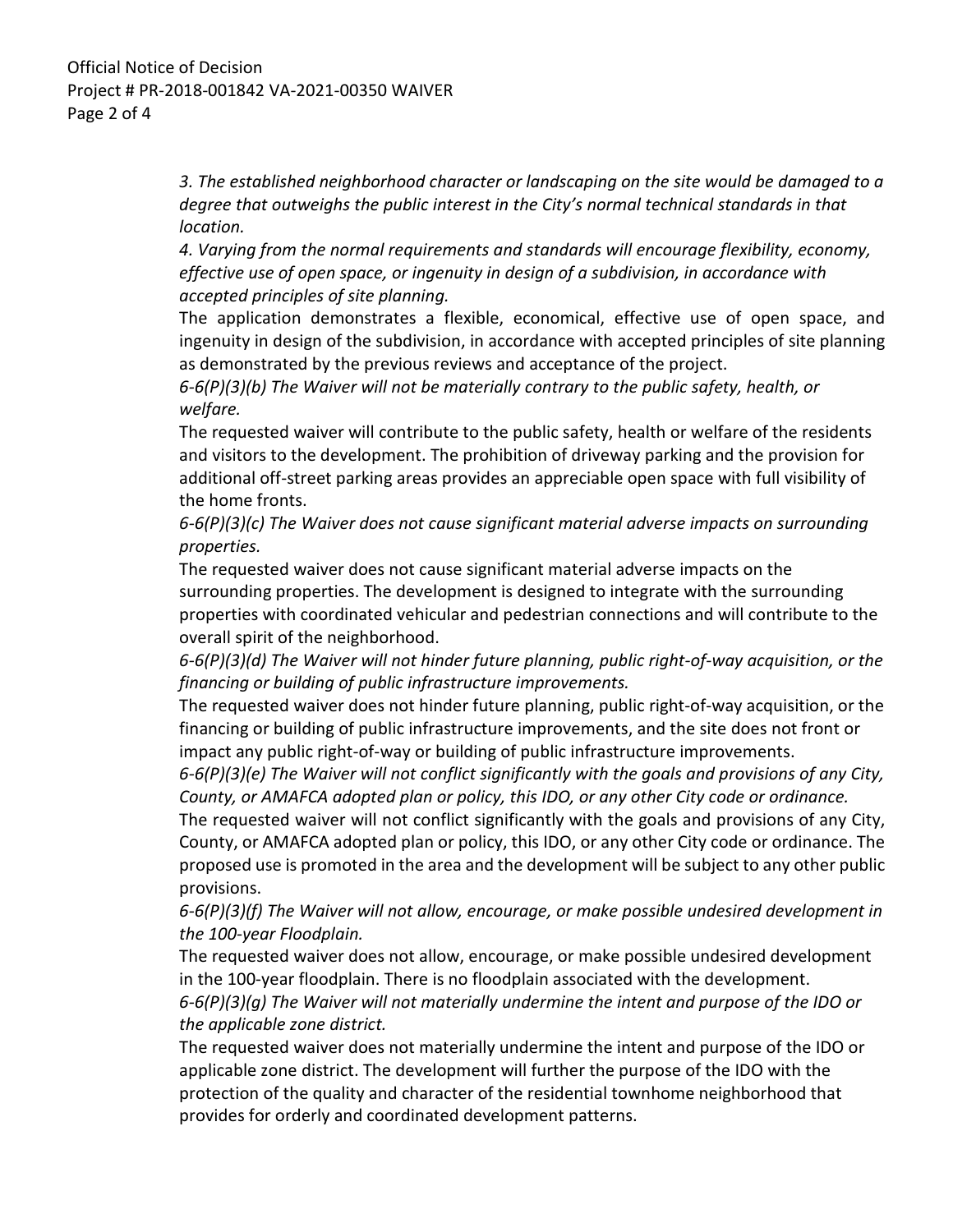## Official Notice of Decision Project # PR-2018-001842 VA-2021-00350 WAIVER Page 3 of 4

*6-6(P)(3)(h) The Waiver does not allow a lot or type of development that does not meet the applicable Development Standards for the zone district where the lot is located, unless a deviation to such standards is within the thresholds established by Subsection 14-16-6-4(P) (Deviations) and is granted by the DRB as part of this approval.* 

The requested waiver does not allow a lot or type of development that does not meet the applicable present Development Standards this zone district. The purpose of the R-ML zone district is to provide for a variety of low-to medium-density housing options where the primary land use is townhouses with a 15' minimum setback requirement.

*6-6(P)(3)(i) The Waiver approved is the minimum necessary to provide redress without being inconsistent with the provisions of this Subsection 14-16-6-6(P).* 

The requested waiver is the minimum necessary to provide redress without being inconsistent with the provisions of Subsection 14-16-6-6(P). The subdivision was designed and built to comply with the IDO provisions in place at the time of Preliminary Plat approval. The waiver is the minimum that allows the subdivision to be completed as intended when approved.

*6-6(P)(3)(j) If the request is a for a Waiver to IDO sidewalk requirements, the area is of lowintensity land use to an extent that the normal installation of sidewalks will not contribute to the public welfare, and the absence of a sidewalk will not create a gap in an existing sidewalk system extended to 1 or more sides of the subject property.* 

The requested waiver is not a waiver of the IDO sidewalk requirements and the plan already includes the installation of required sidewalks, with all associated connections.

- 3. The applicant provided the required notice as outlined in the IDO Table 6-1-1.
- 4. The waiver would apply to a small 30-unit subdivision that does not have opportunities to connect to other neighborhoods. It is bounded on the west by the North Diversion channel, which is its largest boundary on the west. The southern and eastern boundaries are a commercial property. The north boundary is Horizon Boulevard. Therefore, the Waiver will not materially undermine the intent of the IDO because of the uniqueness of this infill parcel.
- 5. The applicant has provided justification per IDO Section 6-6(P)(3) for how this request meets review criteria for a DRB waiver. The project is an infill site with townhomes and private streets. Ingenuity in the subdivision design creates an ample off-street parking with a twocar garages for the units and a separate 20 space off-street parking area that is easily accessible to subdivision townhomes. These areas work to reduce demand for cars parking in the shorter 15' foot driveways. The developer intends to prohibit driveway parking. This cannot be enforced by the City, but does provide limited protection of the sidewalk not being obstructed by parked vehicles. The short blocks would tend to keep car speeds low and provides some protection in the event a pedestrian need to walk around a car overhanging onto the sidewalk area. There are also more limited pedestrian connections given that the subdivision does not directly connect to other neighborhoods.